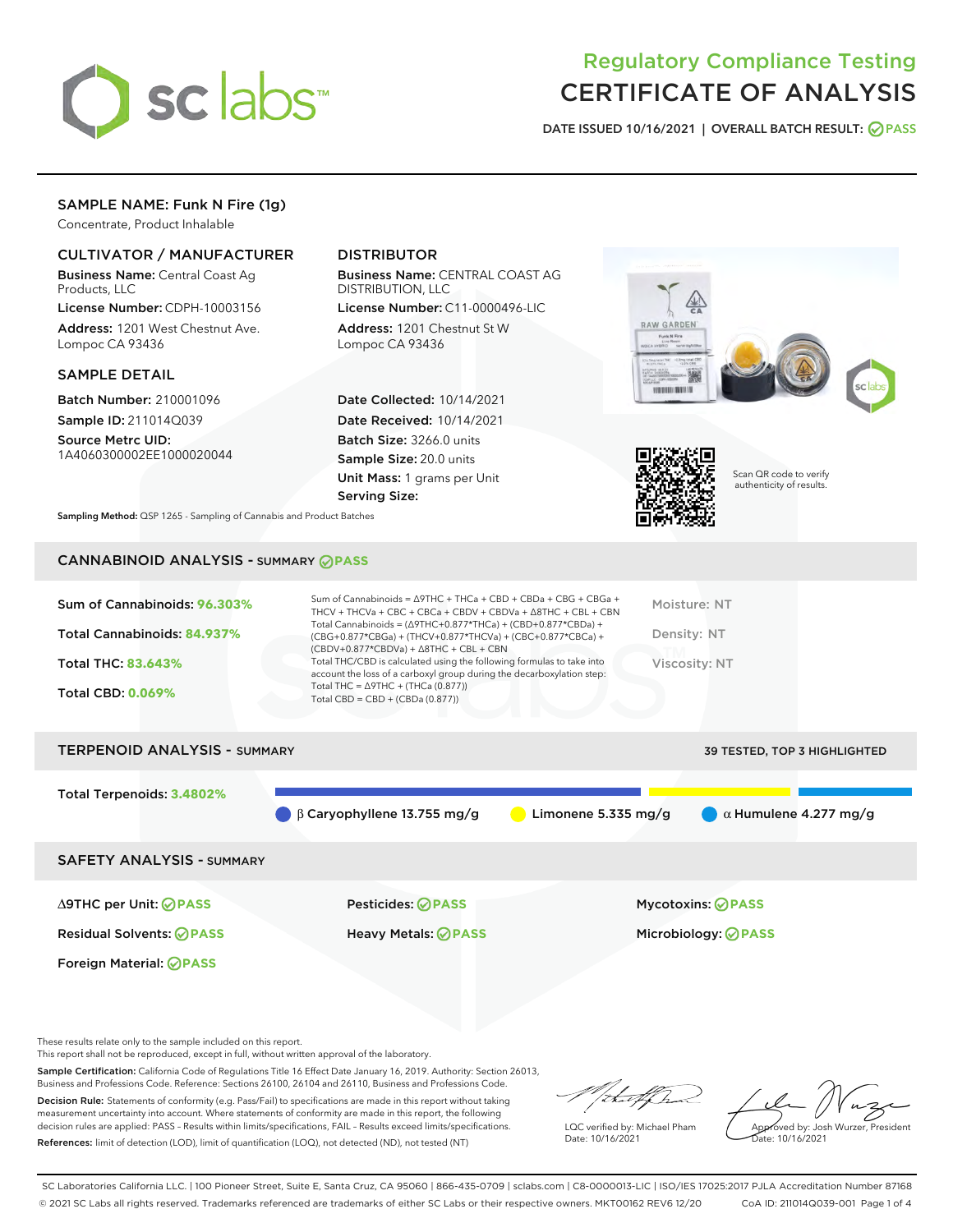



FUNK N FIRE (1G) | DATE ISSUED 10/16/2021 | OVERALL BATCH RESULT:  $\bigcirc$  PASS

#### CANNABINOID TEST RESULTS - 10/16/2021 2 PASS

Tested by high-performance liquid chromatography with diode-array detection (HPLC-DAD). **Method:** QSP 1157 - Analysis of Cannabinoids by HPLC-DAD

#### TOTAL CANNABINOIDS: **84.937%**

Total Cannabinoids (Total THC) + (Total CBD) + (Total CBG) + (Total THCV) + (Total CBC) + (Total CBDV) + ∆8THC + CBL + CBN

TOTAL THC: **83.643%** Total THC (∆9THC+0.877\*THCa)

TOTAL CBD: **0.069%**

Total CBD (CBD+0.877\*CBDa)

TOTAL CBG: 0.74% Total CBG (CBG+0.877\*CBGa)

TOTAL THCV: 0.257% Total THCV (THCV+0.877\*THCVa)

TOTAL CBC: 0.228% Total CBC (CBC+0.877\*CBCa)

TOTAL CBDV: ND Total CBDV (CBDV+0.877\*CBDVa)

| <b>COMPOUND</b>  | LOD/LOQ<br>(mg/g)          | <b>MEASUREMENT</b><br><b>UNCERTAINTY</b><br>mg/g | <b>RESULT</b><br>(mg/g) | <b>RESULT</b><br>(%) |
|------------------|----------------------------|--------------------------------------------------|-------------------------|----------------------|
| <b>THCa</b>      | 0.05 / 0.14                | ±23.405                                          | 910.71                  | 91.071               |
| Δ9THC            | 0.06 / 0.26                | ±1.298                                           | 37.74                   | 3.774                |
| <b>CBGa</b>      | 0.1 / 0.2                  | $\pm 0.37$                                       | 7.1                     | 0.71                 |
| <b>THCVa</b>     | 0.07/0.20                  | ±0.140                                           | 2.93                    | 0.293                |
| <b>CBCa</b>      | 0.07 / 0.28                | ±0.127                                           | 2.60                    | 0.260                |
| <b>CBG</b>       | 0.06/0.19                  | ±0.046                                           | 1.16                    | 0.116                |
| <b>CBDa</b>      | 0.02/0.19                  | ±0.023                                           | 0.79                    | 0.079                |
| $\triangle$ 8THC | 0.1/0.4                    | N/A                                              | <b>ND</b>               | <b>ND</b>            |
| <b>THCV</b>      | 0.1 / 0.2                  | N/A                                              | <b>ND</b>               | <b>ND</b>            |
| <b>CBD</b>       | 0.07/0.29                  | N/A                                              | <b>ND</b>               | <b>ND</b>            |
| <b>CBDV</b>      | 0.04 / 0.15                | N/A                                              | <b>ND</b>               | <b>ND</b>            |
| <b>CBDVa</b>     | 0.03 / 0.53                | N/A                                              | <b>ND</b>               | <b>ND</b>            |
| <b>CBL</b>       | 0.06 / 0.24                | N/A                                              | <b>ND</b>               | <b>ND</b>            |
| <b>CBN</b>       | 0.1 / 0.3                  | N/A                                              | <b>ND</b>               | <b>ND</b>            |
| <b>CBC</b>       | 0.2 / 0.5                  | N/A                                              | <b>ND</b>               | <b>ND</b>            |
|                  | <b>SUM OF CANNABINOIDS</b> |                                                  | 963.03 mg/g             | 96.303%              |

#### **UNIT MASS: 1 grams per Unit**

| ∆9THC per Unit                        | 1120 per-package limit     | 37.74 mg/unit<br><b>PASS</b> |
|---------------------------------------|----------------------------|------------------------------|
| <b>Total THC per Unit</b>             |                            | 836.43 mg/unit               |
| <b>CBD per Unit</b>                   |                            | <b>ND</b>                    |
| <b>Total CBD per Unit</b>             |                            | $0.69$ mg/unit               |
| Sum of Cannabinoids<br>per Unit       |                            | 963.03 mg/unit               |
| <b>Total Cannabinoids</b><br>per Unit |                            | 849.37 mg/unit               |
| <b>MOISTURE TEST RESULT</b>           | <b>DENSITY TEST RESULT</b> | <b>VISCOSITY TEST RESULT</b> |

Not Tested

Not Tested

Not Tested

#### TERPENOID TEST RESULTS - 10/16/2021

Terpene analysis utilizing gas chromatography-flame ionization detection (GC-FID). **Method:** QSP 1192 - Analysis of Terpenoids by GC-FID

| <b>COMPOUND</b>           | LOD/LOQ<br>(mg/g) | <b>MEASUREMENT</b><br><b>UNCERTAINTY</b><br>mg/g | <b>RESULT</b><br>(mg/g)                         | <b>RESULT</b><br>$(\%)$ |
|---------------------------|-------------------|--------------------------------------------------|-------------------------------------------------|-------------------------|
| $\beta$ Caryophyllene     | 0.004 / 0.012     | ±0.4897                                          | 13.755                                          | 1.3755                  |
| Limonene                  | 0.005 / 0.016     | ±0.0763                                          | 5.335                                           | 0.5335                  |
| $\alpha$ Humulene         | 0.009/0.029       | ±0.1373                                          | 4.277                                           | 0.4277                  |
| <b>Myrcene</b>            | 0.008 / 0.025     | ±0.0402                                          | 3.115                                           | 0.3115                  |
| Linalool                  | 0.009 / 0.032     | ±0.0706                                          | 1.859                                           | 0.1859                  |
| trans- $\beta$ -Farnesene | 0.008 / 0.025     | ±0.0273                                          | 0.768                                           | 0.0768                  |
| $\alpha$ Bisabolol        | 0.008 / 0.026     | ±0.0390                                          | 0.730                                           | 0.0730                  |
| Fenchol                   | 0.010 / 0.034     | ±0.0280                                          | 0.724                                           | 0.0724                  |
| Terpineol                 | 0.016 / 0.055     | ±0.0437                                          | 0.712                                           | 0.0712                  |
| $\beta$ Pinene            | 0.004 / 0.014     | ±0.0070                                          | 0.610                                           | 0.0610                  |
| Terpinolene               | 0.008 / 0.026     | ±0.0112                                          | 0.544                                           | 0.0544                  |
| Valencene                 | 0.009 / 0.030     | ±0.0327                                          | 0.474                                           | 0.0474                  |
| Ocimene                   | 0.011 / 0.038     | ±0.0134                                          | 0.418                                           | 0.0418                  |
| Nerolidol                 | 0.009 / 0.028     | ±0.0233                                          | 0.371                                           | 0.0371                  |
| $\alpha$ Pinene           | 0.005 / 0.017     | ±0.0031                                          | 0.363                                           | 0.0363                  |
| Caryophyllene<br>Oxide    | 0.010 / 0.033     | ±0.0089                                          | 0.193                                           | 0.0193                  |
| <b>Borneol</b>            | 0.005 / 0.016     | ±0.0079                                          | 0.187                                           | 0.0187                  |
| Camphene                  | 0.005 / 0.015     | ±0.0010                                          | 0.083                                           | 0.0083                  |
| <b>Geranyl Acetate</b>    | 0.004 / 0.014     | ±0.0028                                          | 0.067                                           | 0.0067                  |
| Geraniol                  | 0.002 / 0.007     | ±0.0025                                          | 0.057                                           | 0.0057                  |
| Fenchone                  | 0.009 / 0.028     | ±0.0015                                          | 0.053                                           | 0.0053                  |
| Citronellol               | 0.003 / 0.010     | ±0.0019                                          | 0.038                                           | 0.0038                  |
| Guaiol                    | 0.009 / 0.030     | ±0.0017                                          | 0.035                                           | 0.0035                  |
| $\alpha$ Phellandrene     | 0.006 / 0.020     | ±0.0003                                          | 0.021                                           | 0.0021                  |
| Nerol                     | 0.003 / 0.011     | ±0.0006                                          | 0.013                                           | 0.0013                  |
| 3 Carene                  | 0.005 / 0.018     | N/A                                              | <loq< th=""><th><loq< th=""></loq<></th></loq<> | <loq< th=""></loq<>     |
| $\alpha$ Terpinene        | 0.005 / 0.017     | N/A                                              | <loq< th=""><th><loq< th=""></loq<></th></loq<> | <loq< th=""></loq<>     |
| $\gamma$ Terpinene        | 0.006 / 0.018     | N/A                                              | <loq< th=""><th><loq< th=""></loq<></th></loq<> | <loq< th=""></loq<>     |
| Sabinene Hydrate          | 0.006 / 0.022     | N/A                                              | <loq< th=""><th><loq< th=""></loq<></th></loq<> | <loq< th=""></loq<>     |
| Isoborneol                | 0.004 / 0.012     | N/A                                              | <loq< th=""><th><loq< th=""></loq<></th></loq<> | <loq< th=""></loq<>     |
| Sabinene                  | 0.004 / 0.014     | N/A                                              | ND                                              | ND                      |
| p-Cymene                  | 0.005 / 0.016     | N/A                                              | <b>ND</b>                                       | <b>ND</b>               |
| Eucalyptol                | 0.006 / 0.018     | N/A                                              | ND                                              | <b>ND</b>               |
| (-)-Isopulegol            | 0.005 / 0.016     | N/A                                              | ND                                              | ND                      |
| Camphor                   | 0.006 / 0.019     | N/A                                              | ND                                              | ND                      |
| Menthol                   | 0.008 / 0.025     | N/A                                              | ND                                              | <b>ND</b>               |
| R-(+)-Pulegone            | 0.003 / 0.011     | N/A                                              | ND                                              | ND                      |
| $\alpha$ Cedrene          | 0.005 / 0.016     | N/A                                              | ND                                              | ND                      |
| Cedrol                    | 0.008 / 0.027     | N/A                                              | ND                                              | <b>ND</b>               |
| <b>TOTAL TERPENOIDS</b>   |                   |                                                  | 34.802 mg/g                                     | 3.4802%                 |

SC Laboratories California LLC. | 100 Pioneer Street, Suite E, Santa Cruz, CA 95060 | 866-435-0709 | sclabs.com | C8-0000013-LIC | ISO/IES 17025:2017 PJLA Accreditation Number 87168 © 2021 SC Labs all rights reserved. Trademarks referenced are trademarks of either SC Labs or their respective owners. MKT00162 REV6 12/20 CoA ID: 211014Q039-001 Page 2 of 4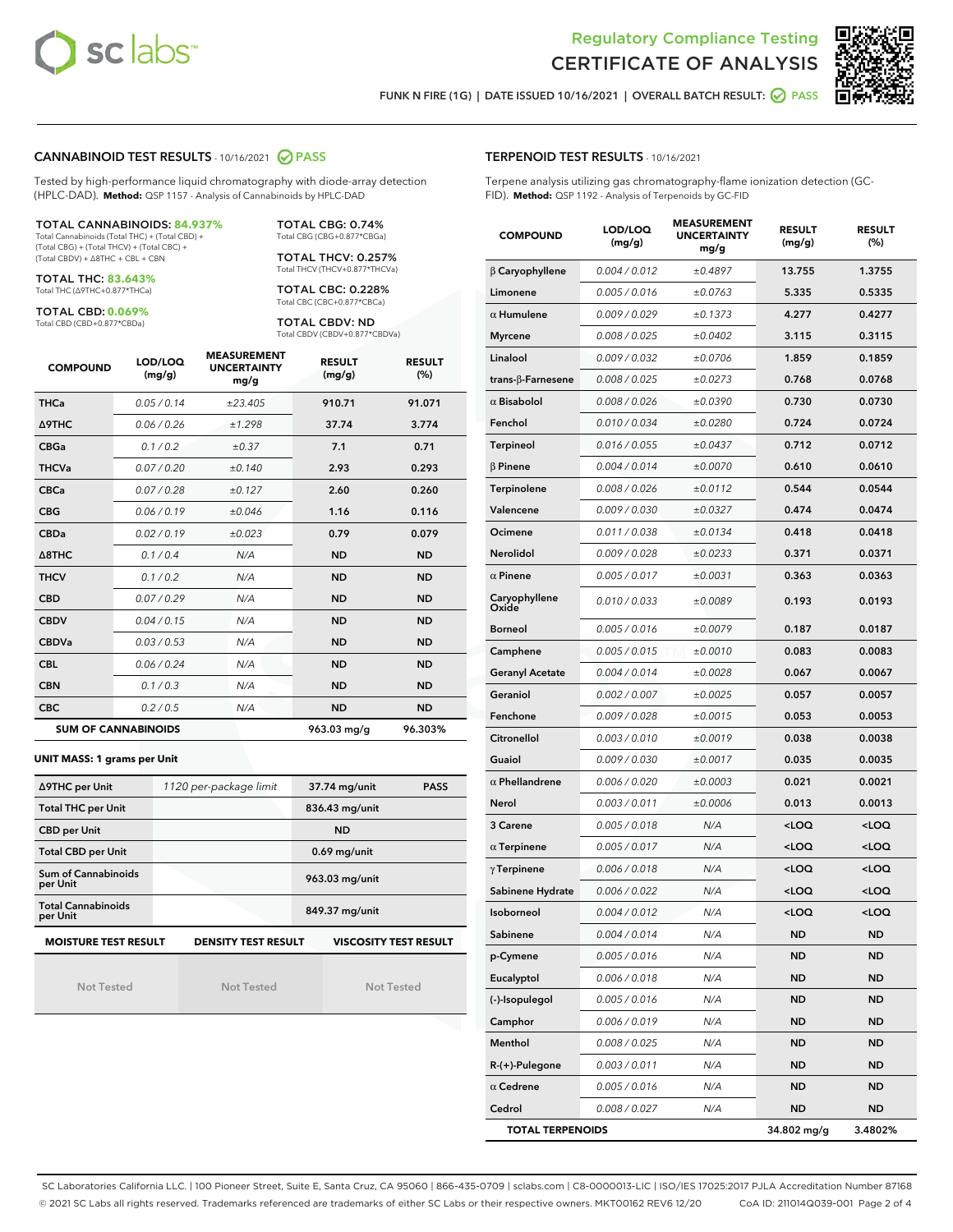



FUNK N FIRE (1G) | DATE ISSUED 10/16/2021 | OVERALL BATCH RESULT:  $\bigcirc$  PASS

# CATEGORY 1 PESTICIDE TEST RESULTS - 10/16/2021 2 PASS

Pesticide and plant growth regulator analysis utilizing high-performance liquid chromatography-mass spectrometry (HPLC-MS) or gas chromatography-mass spectrometry (GC-MS). \*GC-MS utilized where indicated. **Method:** QSP 1212 - Analysis of Pesticides and Mycotoxins by LC-MS or QSP 1213 - Analysis of Pesticides by GC-MS

| <b>COMPOUND</b>             | LOD/LOQ<br>$(\mu g/g)$ | <b>ACTION</b><br><b>LIMIT</b><br>$(\mu g/g)$ | <b>MEASUREMENT</b><br><b>UNCERTAINTY</b><br>$\mu$ g/g | <b>RESULT</b><br>$(\mu g/g)$ | <b>RESULT</b> |
|-----------------------------|------------------------|----------------------------------------------|-------------------------------------------------------|------------------------------|---------------|
| Aldicarb                    | 0.03 / 0.08            | $\ge$ LOD                                    | N/A                                                   | <b>ND</b>                    | <b>PASS</b>   |
| Carbofuran                  | 0.02 / 0.05            | $\ge$ LOD                                    | N/A                                                   | <b>ND</b>                    | <b>PASS</b>   |
| Chlordane*                  | 0.03 / 0.08            | $\ge$ LOD                                    | N/A                                                   | <b>ND</b>                    | <b>PASS</b>   |
| Chlorfenapyr*               | 0.03/0.10              | $\ge$ LOD                                    | N/A                                                   | <b>ND</b>                    | <b>PASS</b>   |
| Chlorpyrifos                | 0.02 / 0.06            | $\ge$ LOD                                    | N/A                                                   | <b>ND</b>                    | <b>PASS</b>   |
| Coumaphos                   | 0.02 / 0.07            | $\ge$ LOD                                    | N/A                                                   | <b>ND</b>                    | <b>PASS</b>   |
| Daminozide                  | 0.02 / 0.07            | $\ge$ LOD                                    | N/A                                                   | <b>ND</b>                    | <b>PASS</b>   |
| <b>DDVP</b><br>(Dichlorvos) | 0.03/0.09              | $>$ LOD                                      | N/A                                                   | <b>ND</b>                    | <b>PASS</b>   |
| Dimethoate                  | 0.03 / 0.08            | $\ge$ LOD                                    | N/A                                                   | <b>ND</b>                    | <b>PASS</b>   |
| Ethoprop(hos)               | 0.03/0.10              | $>$ LOD                                      | N/A                                                   | <b>ND</b>                    | <b>PASS</b>   |
| Etofenprox                  | 0.02 / 0.06            | $\ge$ LOD                                    | N/A                                                   | <b>ND</b>                    | <b>PASS</b>   |
| Fenoxycarb                  | 0.03 / 0.08            | $\ge$ LOD                                    | N/A                                                   | <b>ND</b>                    | <b>PASS</b>   |
| Fipronil                    | 0.03 / 0.08            | $\ge$ LOD                                    | N/A                                                   | <b>ND</b>                    | <b>PASS</b>   |
| Imazalil                    | 0.02 / 0.06            | $>$ LOD                                      | N/A                                                   | <b>ND</b>                    | <b>PASS</b>   |
| <b>Methiocarb</b>           | 0.02 / 0.07            | $\ge$ LOD                                    | N/A                                                   | <b>ND</b>                    | <b>PASS</b>   |
| Methyl<br>parathion         | 0.03/0.10              | $\ge$ LOD                                    | N/A                                                   | <b>ND</b>                    | <b>PASS</b>   |
| <b>Mevinphos</b>            | 0.03/0.09              | $\ge$ LOD                                    | N/A                                                   | <b>ND</b>                    | <b>PASS</b>   |
| Paclobutrazol               | 0.02 / 0.05            | $>$ LOD                                      | N/A                                                   | <b>ND</b>                    | <b>PASS</b>   |
| Propoxur                    | 0.03/0.09              | $\ge$ LOD                                    | N/A                                                   | <b>ND</b>                    | <b>PASS</b>   |
| Spiroxamine                 | 0.03 / 0.08            | $\ge$ LOD                                    | N/A                                                   | <b>ND</b>                    | <b>PASS</b>   |
| Thiacloprid                 | 0.03/0.10              | $\ge$ LOD                                    | N/A                                                   | <b>ND</b>                    | <b>PASS</b>   |

#### CATEGORY 2 PESTICIDE TEST RESULTS - 10/16/2021 @ PASS

| <b>COMPOUND</b>          | LOD/LOO<br>$(\mu g/g)$ | <b>ACTION</b><br>LIMIT<br>$(\mu g/g)$ | <b>MEASUREMENT</b><br><b>UNCERTAINTY</b><br>µg/g | <b>RESULT</b><br>$(\mu g/g)$ | <b>RESULT</b> |  |
|--------------------------|------------------------|---------------------------------------|--------------------------------------------------|------------------------------|---------------|--|
| Abamectin                | 0.03/0.10              | 0.1                                   | N/A                                              | <b>ND</b>                    | <b>PASS</b>   |  |
| Acephate                 | 0.02/0.07              | 0.1                                   | N/A                                              | <b>ND</b>                    | <b>PASS</b>   |  |
| Acequinocyl              | 0.02/0.07              | 0.1                                   | N/A                                              | <b>ND</b>                    | <b>PASS</b>   |  |
| Acetamiprid              | 0.02 / 0.05            | 0.1                                   | N/A                                              | <b>ND</b>                    | <b>PASS</b>   |  |
| Azoxystrobin             | 0.02/0.07              | 0.1                                   | N/A                                              | <b>ND</b>                    | <b>PASS</b>   |  |
| <b>Bifenazate</b>        | 0.01 / 0.04            | 0.1                                   | N/A                                              | <b>ND</b>                    | <b>PASS</b>   |  |
| <b>Bifenthrin</b>        | 0.02 / 0.05            | 3                                     | N/A                                              | <b>ND</b>                    | <b>PASS</b>   |  |
| <b>Boscalid</b>          | 0.03/0.09              | 0.1                                   | N/A                                              | <b>ND</b>                    | <b>PASS</b>   |  |
| Captan                   | 0.19/0.57              | 0.7                                   | N/A                                              | <b>ND</b>                    | <b>PASS</b>   |  |
| Carbaryl                 | 0.02/0.06              | 0.5                                   | N/A                                              | <b>ND</b>                    | <b>PASS</b>   |  |
| Chlorantranilip-<br>role | 0.04/0.12              | 10                                    | N/A                                              | <b>ND</b>                    | <b>PASS</b>   |  |
| Clofentezine             | 0.03/0.09              | 0.1                                   | N/A                                              | <b>ND</b>                    | <b>PASS</b>   |  |

| <b>COMPOUND</b>               | LOD/LOQ<br>(µg/g) | <b>ACTION</b><br>LIMIT<br>$(\mu g/g)$ | <b>MEASUREMENT</b><br><b>UNCERTAINTY</b><br>µg/g | <b>RESULT</b><br>(µg/g) | <b>RESULT</b> |
|-------------------------------|-------------------|---------------------------------------|--------------------------------------------------|-------------------------|---------------|
| Cyfluthrin                    | 0.12 / 0.38       | 2                                     | N/A                                              | <b>ND</b>               | <b>PASS</b>   |
| Cypermethrin                  | 0.11 / 0.32       | $\mathcal{I}$                         | N/A                                              | <b>ND</b>               | <b>PASS</b>   |
| Diazinon                      | 0.02 / 0.05       | 0.1                                   | N/A                                              | <b>ND</b>               | <b>PASS</b>   |
| Dimethomorph                  | 0.03 / 0.09       | 2                                     | N/A                                              | <b>ND</b>               | <b>PASS</b>   |
| Etoxazole                     | 0.02 / 0.06       | 0.1                                   | N/A                                              | <b>ND</b>               | <b>PASS</b>   |
| Fenhexamid                    | 0.03 / 0.09       | 0.1                                   | N/A                                              | <b>ND</b>               | <b>PASS</b>   |
| Fenpyroximate                 | 0.02 / 0.06       | 0.1                                   | N/A                                              | <b>ND</b>               | <b>PASS</b>   |
| Flonicamid                    | 0.03 / 0.10       | 0.1                                   | N/A                                              | <b>ND</b>               | <b>PASS</b>   |
| Fludioxonil                   | 0.03 / 0.10       | 0.1                                   | N/A                                              | <b>ND</b>               | <b>PASS</b>   |
| Hexythiazox                   | 0.02 / 0.07       | 0.1                                   | N/A                                              | <b>ND</b>               | <b>PASS</b>   |
| Imidacloprid                  | 0.04 / 0.11       | 5                                     | N/A                                              | <b>ND</b>               | <b>PASS</b>   |
| Kresoxim-methyl               | 0.02 / 0.07       | 0.1                                   | N/A                                              | <b>ND</b>               | <b>PASS</b>   |
| Malathion                     | 0.03 / 0.09       | 0.5                                   | N/A                                              | <b>ND</b>               | <b>PASS</b>   |
| Metalaxyl                     | 0.02 / 0.07       | $\overline{c}$                        | N/A                                              | <b>ND</b>               | <b>PASS</b>   |
| Methomyl                      | 0.03 / 0.10       | $\mathcal{I}$                         | N/A                                              | <b>ND</b>               | <b>PASS</b>   |
| Myclobutanil                  | 0.03 / 0.09       | 0.1                                   | N/A                                              | <b>ND</b>               | <b>PASS</b>   |
| Naled                         | 0.02 / 0.07       | 0.1                                   | N/A                                              | <b>ND</b>               | <b>PASS</b>   |
| Oxamyl                        | 0.04 / 0.11       | 0.5                                   | N/A                                              | <b>ND</b>               | <b>PASS</b>   |
| Pentachloronitro-<br>benzene* | 0.03/0.09         | 0.1                                   | N/A                                              | <b>ND</b>               | <b>PASS</b>   |
| Permethrin                    | 0.04 / 0.12       | 0.5                                   | N/A                                              | <b>ND</b>               | <b>PASS</b>   |
| Phosmet                       | 0.03 / 0.10       | 0.1                                   | N/A                                              | <b>ND</b>               | <b>PASS</b>   |
| Piperonylbu-<br>toxide        | 0.02 / 0.07       | 3                                     | N/A                                              | <b>ND</b>               | <b>PASS</b>   |
| Prallethrin                   | 0.03 / 0.08       | 0.1                                   | N/A                                              | <b>ND</b>               | <b>PASS</b>   |
| Propiconazole                 | 0.02 / 0.07       | 0.1                                   | N/A                                              | <b>ND</b>               | <b>PASS</b>   |
| Pyrethrins                    | 0.04 / 0.12       | 0.5                                   | N/A                                              | <b>ND</b>               | <b>PASS</b>   |
| Pyridaben                     | 0.02 / 0.07       | 0.1                                   | N/A                                              | <b>ND</b>               | <b>PASS</b>   |
| Spinetoram                    | 0.02 / 0.07       | 0.1                                   | N/A                                              | <b>ND</b>               | <b>PASS</b>   |
| Spinosad                      | 0.02 / 0.07       | 0.1                                   | N/A                                              | <b>ND</b>               | <b>PASS</b>   |
| Spiromesifen                  | 0.02 / 0.05       | 0.1                                   | N/A                                              | <b>ND</b>               | <b>PASS</b>   |
| Spirotetramat                 | 0.02 / 0.06       | 0.1                                   | N/A                                              | <b>ND</b>               | <b>PASS</b>   |
| Tebuconazole                  | 0.02 / 0.07       | 0.1                                   | N/A                                              | <b>ND</b>               | <b>PASS</b>   |
| Thiamethoxam                  | 0.03 / 0.10       | 5                                     | N/A                                              | <b>ND</b>               | <b>PASS</b>   |
| Trifloxystrobin               | 0.03 / 0.08       | 0.1                                   | N/A                                              | <b>ND</b>               | <b>PASS</b>   |

SC Laboratories California LLC. | 100 Pioneer Street, Suite E, Santa Cruz, CA 95060 | 866-435-0709 | sclabs.com | C8-0000013-LIC | ISO/IES 17025:2017 PJLA Accreditation Number 87168 © 2021 SC Labs all rights reserved. Trademarks referenced are trademarks of either SC Labs or their respective owners. MKT00162 REV6 12/20 CoA ID: 211014Q039-001 Page 3 of 4